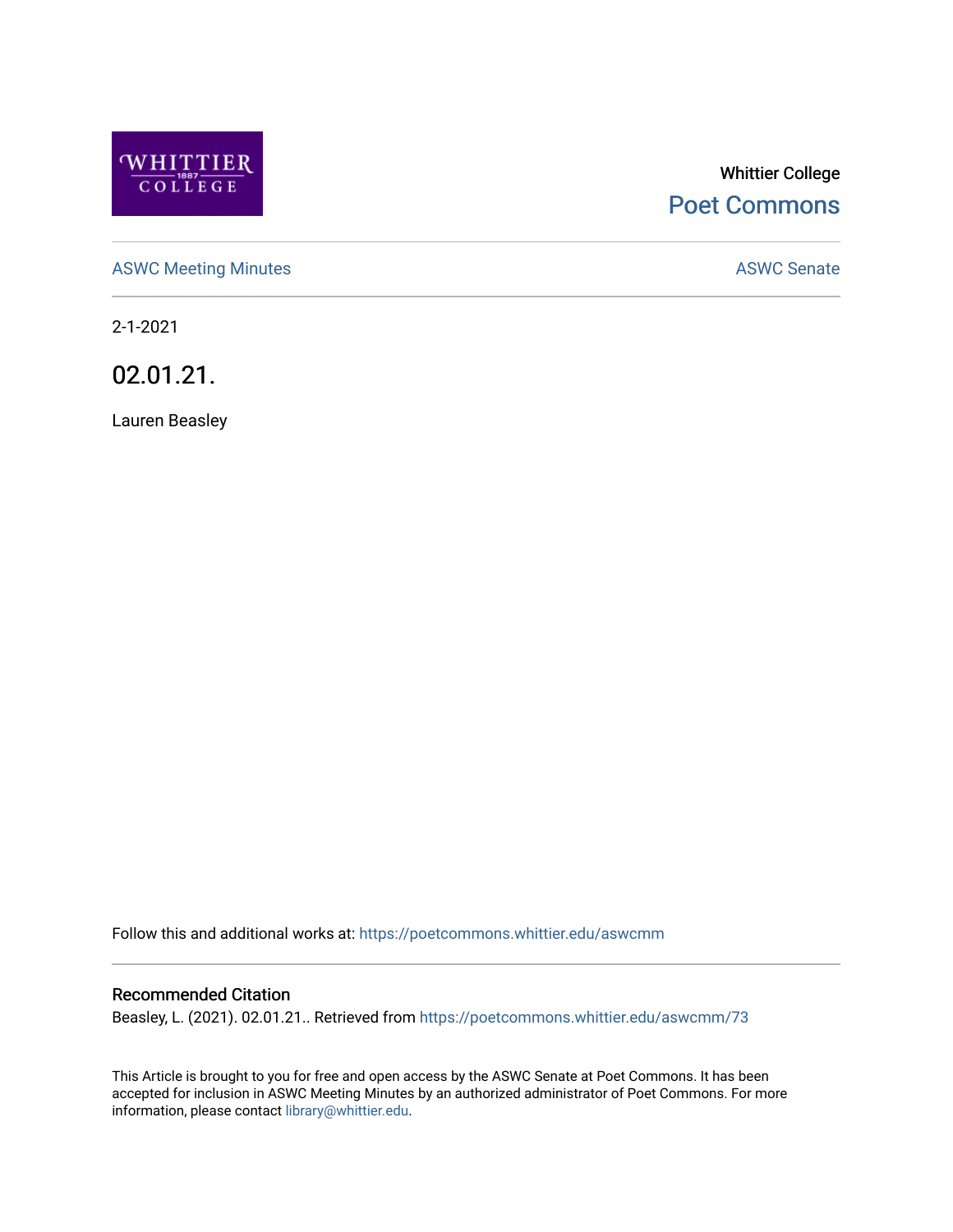



#### **Meeting Minutes for 2/1/21**

- **I. Meeting is called to order at:** 5:05
- **II. Moment of Silence/Inspirational quote**
	- **A.** INSPIRATIONAL QUOTE
		- Read By: Sen. Armstrong

#### **III. Mission Statement**

**A.** The ASWC Senate, as the governing body of the Associated Students of Whittier College, is dedicated to the betterment of the college as an institution and as a member of the broader community. The Senate shall assist on-campus clubs and organizations in creating, promoting and implementing dynamic programs and events that involve students and add value to their educational experience. This body will act as an open forum for students to voice their opinions and desires, always keeping the best interests of the ASWC in mind. In all its actions, the Senate will serve the students first with integrity, dedication, responsibility and humility.

Read By: Sen. Iseri

#### **IV. Roll Call – Secretary Beasley**

- **A. Present:** President Eccles, Vice President Brost, Treasurer Estrada, Director Royster, Director Robinson, Senator Armstrong, Senator Benn, Senator Lopez, Senator J Torres, Senator D Torres, Senator Iseri,Senator Perez, Senator Yamawaki, Senator Garrison, Senator Angileri, Senator Coco, Senator Golden, Senator Schoech, Senator Saldana, Senator Waldorf
- **B. Absent excused:**
- **C. Unexcused:** Senator Magana

## **V. Minutes Amendment/Approval**

- **A. Approved by:** Dir. Robinson
- **B. Seconded by:** Sen. Angeliri

## **VI. Public Voice**

- A. Introductions by Francisco Gomez (he/him/his)
	- 1. In the office of student engagement and student equity center
	- 2. Open invitation to his weekly office hours

## **VII. President's Message -** *President Eccles*

A. Good evening all!

Welcome back, I hope everyone's holidays were relaxing and that the start of module 1 for spring has been going well. As Senate looks to start off again for this semester, the table has already been prepped for getting right back into work. Eboard and the table have had 2 retreat session where we not only looked to bond more as a group but also get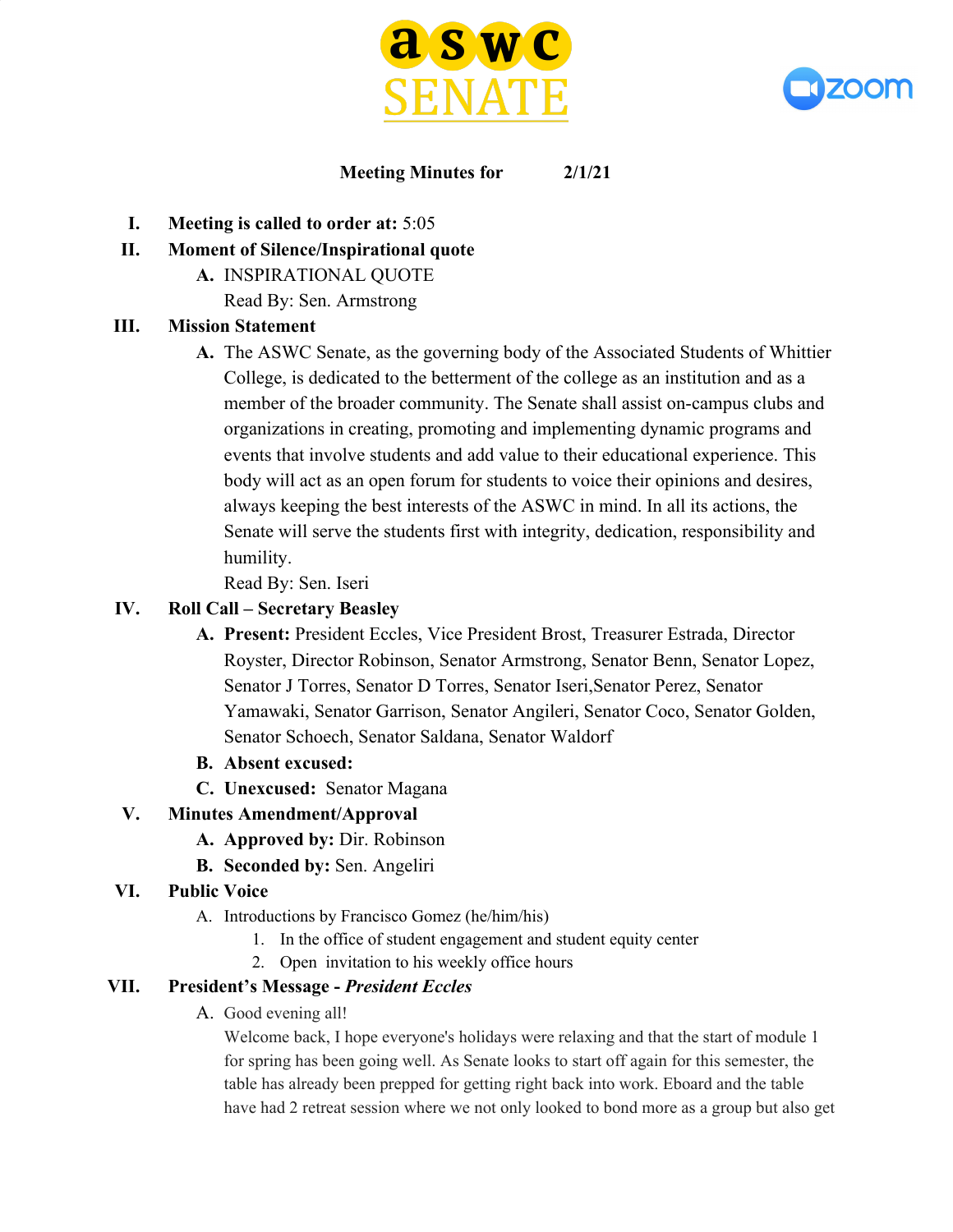



started in early goal setting for the semester.We also held a recent talk space event after the event in January regarding the capitol and the inauguration and we look to continue to provided those spaces and also provide space in our meetings for speakers from the college that we do annually but also getting more people to engage with the table and the students in these meetings.

It is as important as ever to make sure we are looking after ourselves. For those of us who were here last spring, we are closely approaching almost a year of online instruction. Please make sure that you and your friends are making time to relax, de stress but most importantly to stay safe and healthy.We have a long semester with a lot of hard work ahead, so I am wishing all of our students the best for the coming weeks.The last week we released applications for the Student Body Representative Position. Dealing with this vacancy will be the first order of business for tonight's meeting. I would like to ask a member of the table to motion to close this meeting so we may continue with the vacancy process.

#### **VIII. Treasurer's Report -** *Treasurer Estrada*

- **A. General Fund Balance:** \$55,246.08
- **B. Operational Account Balance:** \$5,477.80
- **C. Reserve Account Balance:** \$34,631.00
- **D. Allocated Thus Far:** \$66,600.27
- **E. First Readings:** \$0
- **F. Daily Calendar Considerations:** \$0
- **IX. First Readings**
	- **A. N/A**
- **X. Miscellaneous Business**
	- **A. N/A**
- **XI. Constituent Reports**
	- **A. ISC**

## **1. Title IX Bill**

- a) What is the current status of this bill?
	- (1) Currently still editing the bill, and we do have some administrators working with us on the Bill. I would not mind the help with rewriting the bill. But it would not be until around mid-march when I need that help.
- b) I have some follow up questions.
	- (1) Which E-Board senators are currently assisting Senator Perez with this Bill's progress?
		- (a) I ask this because the response to this bill's initial proposition, in regards to how it was presented or the process on how the senator was going about it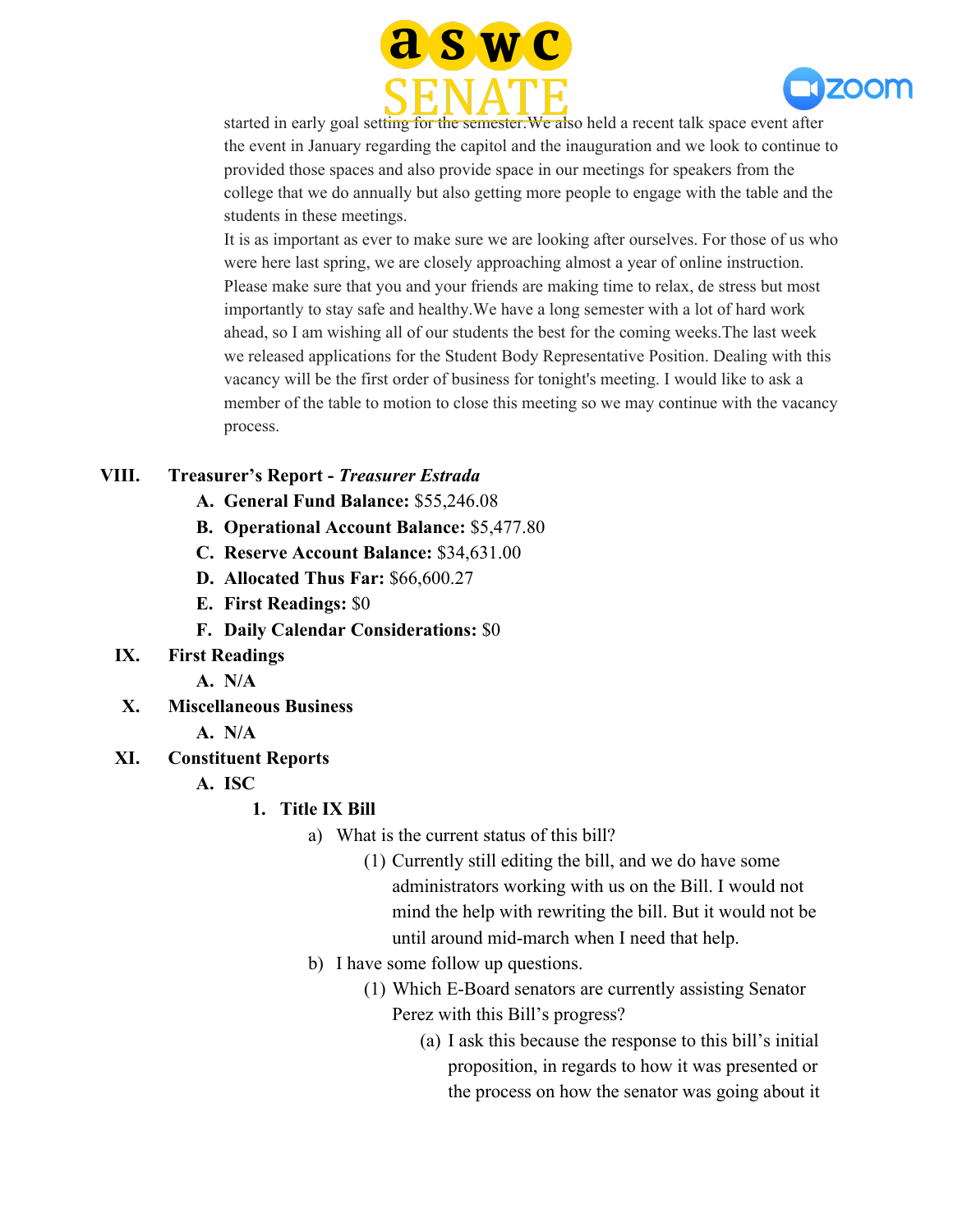



was not positive. If there is an E-Board member who is willing and able to assist, that would be greatly appreciated. This would ensure that the bill is going through the correct process.

- (2) What are next steps?
- (3) Who's the best Faculty or Administrator to ask guidance this?
- c) ISC's Pledge/ Statement to this Bill
	- (1) ISC is on track and has begun to implement mandatory training in regards to Title IX. This however only covers a specific portion of the student population and not all of WC students. We implore that ASWC, as a collective, work towards ensure this bill pass for the safety of our constituents. ASWC should be leading this initiative to provide mandatory workshops not only Title IX, but Diversity, Equity and Inclusion (DEI) for all of our constituents.
		- (a) We (ISC) are more than willing to sponsor this bill. We have heard the feedback from our constituents and what their needs are, and are properly responding. ASWC needs to do the same for the whole student body.

#### **2. New Logo**

- a) Sen. Schoech: We would like to update the ISC Logo, is there any one on the table willing to help with that or moving forward in any way.
- b) President Eccles: Senator Armstrong is for sure capable to help with this, as well as talking with professors in the art departments for other students.. I think the best way to go is to sit down as ISC and see what the best way to go is.
- c) Sen. Armstrong : i agree with President Eccles, that there are other design artist who would be interested in this opportunity. What does the ISC emblem look like. Based off of communications it does have to have some form of WC memorabilia
- d) Sen. Saldana: I don't know if this would directly apply, because not all societies have the WC logo in them. Sen. Armstrong I am more then happy to work with you and share ideas. I just wanted to clarify that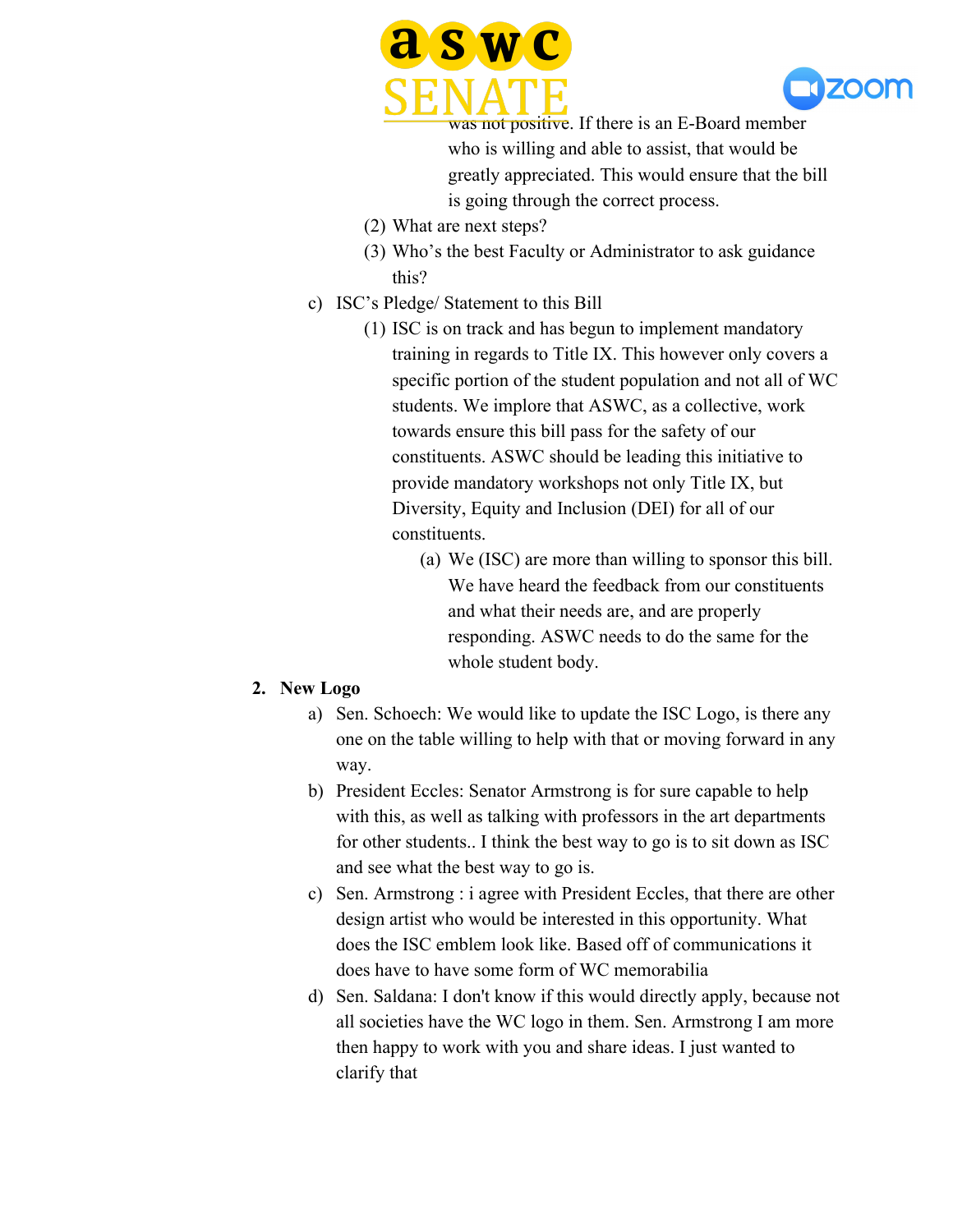



- e) Sen Schoech: I just thought of this but what if we gave the criterion to students and made it kind of a competition for the logo.
- f) Christine Hernandez: you can add a prize for the winner, you can open it up to members of the community. Do you need a transparent one , or anything specific.

# **B. Academic Affairs Chair:** *Sen. D. Torres*

- 1. Continuing to work on a student council for my position
- 2. Working with an OSE Ambassador (Amelia Gregorio) about an Academic Award that is being considered for this years student life awards

# **C. First-Year Class Council:** *Sen. Waldorf*

- 1. FCC Mentorship program launched, some members have not been in touch and we are working on contacting them.
- 2. Planning on creating an all first-year Discord and hosting social events on it like game nights.

# **D. Commuter Representative:** *Sen. Lopez*

1. My constituents have talked to me about difficulty for paying for tuition. There was a senior that got a call from president Oubre stating that if they did not pay they would be dropped from spring classes. I understand why this happened but it is concerning that the president doesn't reach out to students like that but when she did it was for tuition, seems a little unfair to me.

## **E. Residential Hall Representative:** *Sen. Magana*

- 1.
- **F. Non-Traditional Student Representative:** *Sen. J. Torres*

#### 1.

# **G. Student Body Representative:** *Sen. Armstrong*

- 1. If anyone needs someone to talk to during this time, I am available on Instagram and google voice/text
- 2. Be more interactive with students
	- a) Use Instagram Stories more to my advantage to connect more with students & gather necessary feedback
	- b) Use Google forms and documents to my advantage to gather student feedback
- 3. Collaborate with necessary WC staff, faculty, & departments to hold a space for students with my Representative position

# **H. Student Body Representative:** *Sen. Benn*

1. This week I spent a lot of time on self-reflection and where I want to see myself and the goals I've set for the rest of the school year as a student, Senator, and person in general.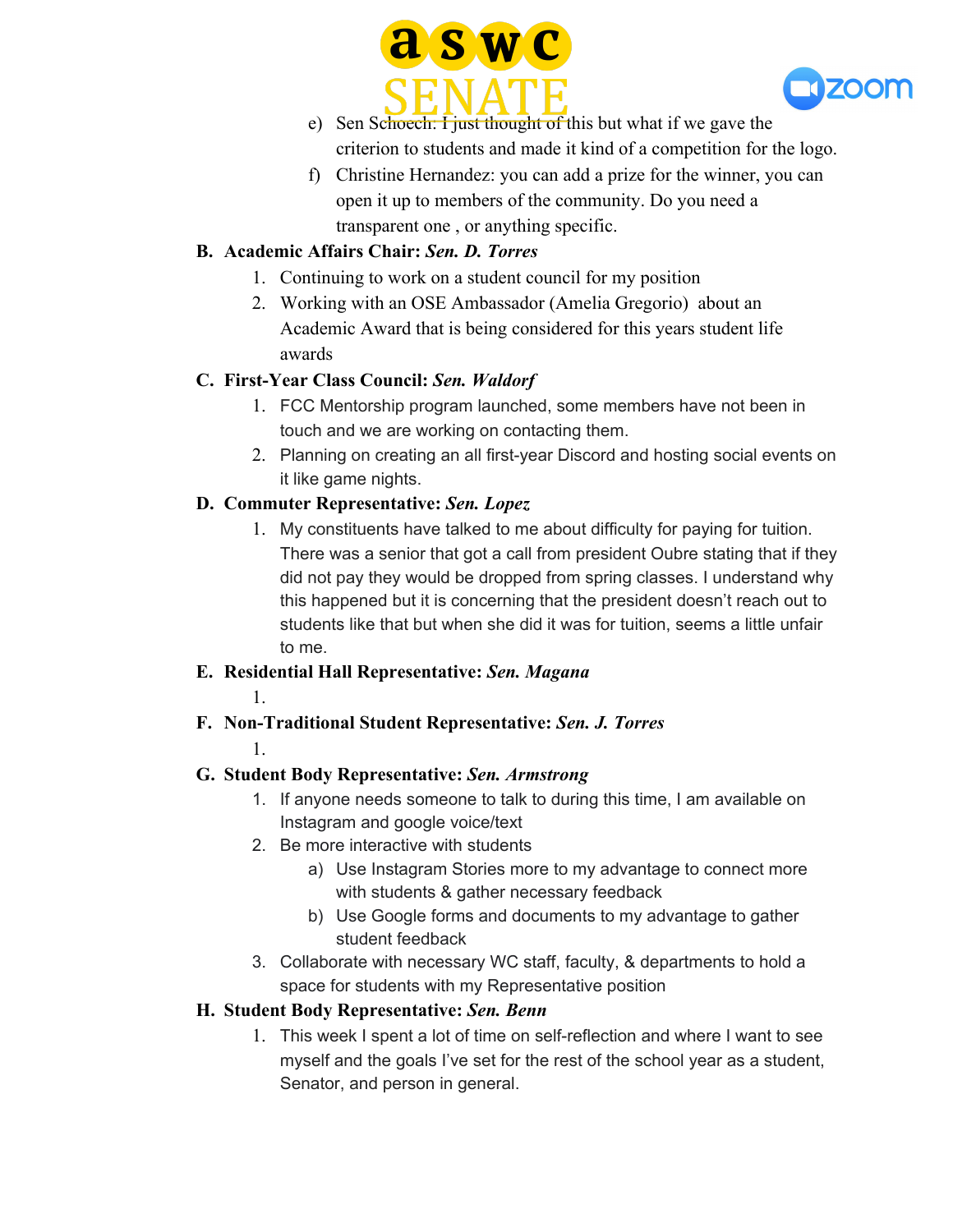



The first of my goals is to better myself in regards to organization and timing. With this being said, submitting my constituent reports on time and thoroughly is at the top of my priority list as I understand that submitting them on time not only affects me, but also my POD. I also want to try to stick to schedules as well as possible, however given recent circumstances this may prove much more difficult.

It was recent news to me that my family and I are relocating to Oregon from the Bay Area, and this poses a threat to my everyday life, but that may not be such a terrible thing. I realize that I'll have to be more cautious about scheduling as I'll have more family responsibilities, but I also want to hold myself accountable for the work I aspire to do.

This school year I want to make a big difference. I feel like my presence on the table has been minimal and often just glanced over or

overshadowed by others, and I'd like a chance to prove that I deserve to be here as much as everyone else.

I'm in the process of discussing getting a bill started with a couple of other Senators that I'm excited to be collaborating with. I'm hoping to be able to reach out to other Senators on the table more often this year to discuss their experiences on Senate and learn from them as much as I can. Moving forward, I'd like to take the power I have and represent my constituents as efficiently and accurately as possible.

As of right now, I'm looking forward to what the future holds and I'm ready to get some good work done! Have a wonderful week

## **I. Student Body Representative:** *Sen. \_\_\_\_\_\_*

1. N/A

## **J. Inter-Club Council Representative:** *Sen. Iseri*

1. The ICC E-board met on 1/14 & 1/21 to discuss our thoughts on how the last Fall semester went for our council and goals for this ICC for this Spring semester. Our first Full-Body ICC meeting will be on Wednesday, February 3rd, at 4:30 PM. We will be holding an election for our new Secretary, discussing the Activities Fair, and planning for the Spring Semester.

## **K. Diversity Council Representative:** *Sen. Yamawaki*

- 1. Next DC meeting Thursday, February  $4 \overline{a}$  3:30pm
- 2. Goals for the semester:
	- a) Organize and help support clubs for a virtual Diverse Identities week for DC clubs
	- b) Work on ensuring classes are accurately representing diverse topics and materials
		- (1) Reach out to faculty
		- (2) Talk to students

## **L. Social Justice Coalition Representative:** *Sen. Perez*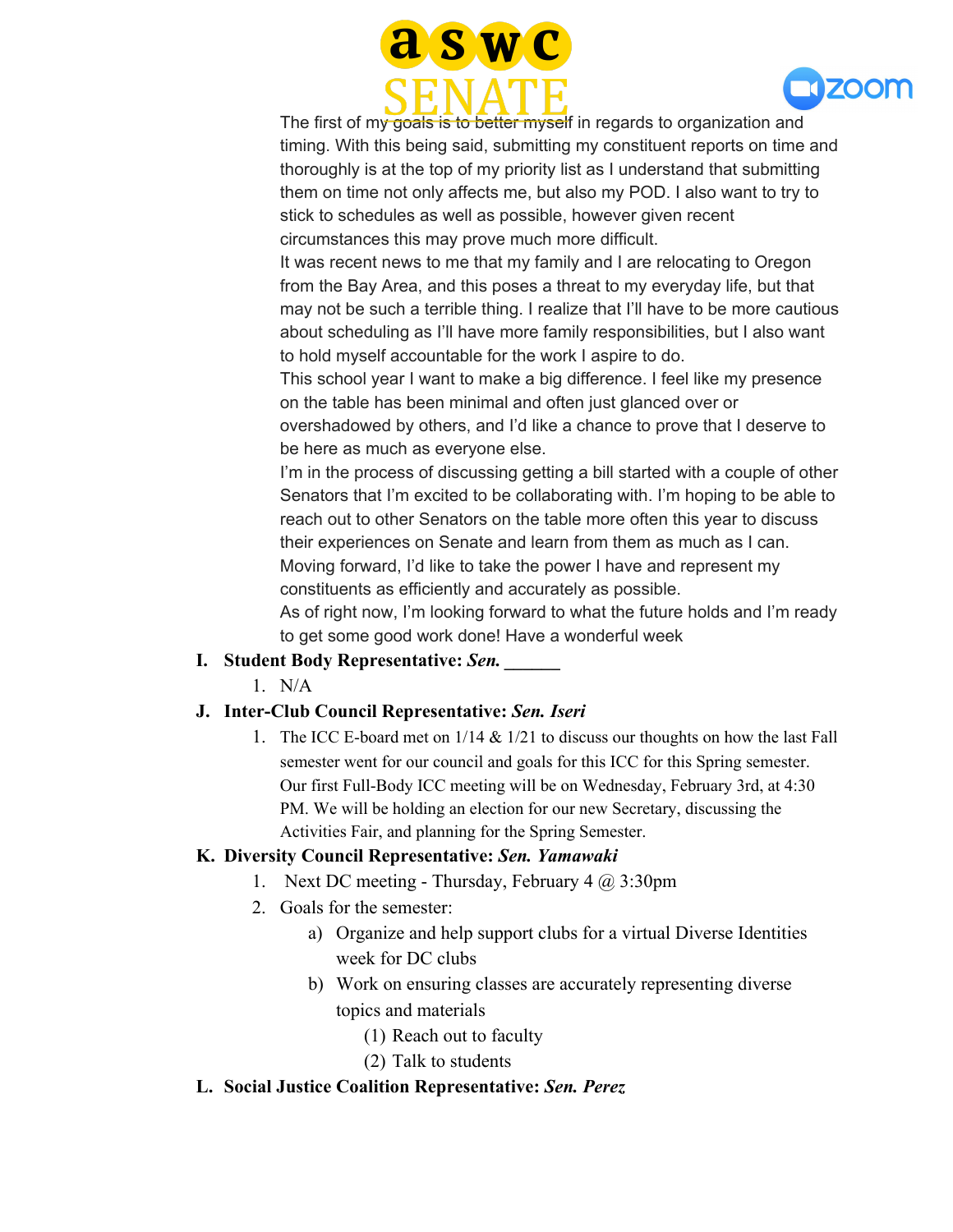



# **M. Media Council Representative:** *Sen. Garrison*

1.

1.

#### **N. Poet Student Athlete Leadership Academy Male Representative:** *Sen. Coco*

1. My goals for this upcoming year on senate and moving forward are the following: Firstly, as a PSALA rep, I would like to ensure that coaches and upperclassmen of teams are reaching out to transfers and freshmen and making sure the new students are being involved. This is to increase the retention rate at Whittier college for student-athletes and create a tighter community. My second main goal is to be more active on the senate table and take on more responsibility. This can also be to help out other senators with tasks that need delegation.

# **O. Poet Student Athlete Leadership Academy Female Representative:** *Sen. Angileri*

- 1. Our e-board met for PSALA and discussed our restructuring of the club, ie.) adding new positions and recommending fellow athletes for the positions. We also discussed the details of our first meeting which will occur Wednesday Feb. 3.
- 2. Also, the athletes have a Title IX education meeting on Monday at 6:00 pm, so I can come to Senate for the first hour then I have to go.

# **P. Inter-Society Council Female & Male Representative:** *Sen. Saldana and Sen. Schoech*

- 1. ISC has moved onto Notion to increase productivity and make communication easier for Spring Recruitment
- 2. I am working on an Initial Interest Form for Spring Recruitment
- 3. 2:1 Meetings with Deanna have been arranged
- 4. ISC Monthly meetings for the Spring will be scheduled by Monday
- 5. Working on an email to be sent out to societies on Monday
- 6. Planning Activities & Societies Fair For February 19 & 20
- 7. ISC follow-up on the Title IX Bill from the Fall
	- a) Which E-Board senators are currently assisting Senator Perez with this Bill's progress?
		- (1) I ask this because the response to this bill's initial proposition, in regards to how it was presented or the process on how the senator was going about it was not positive. If there is an E-Board member who is willing and able to assist, that would be greatly appreciated. This would ensure that the bill is going through the correct process.
	- b) What are next steps?
	- c) Who's the best Faculty or Administrator to ask guidance this?
- 8. ISC's Pledge/ Statement to this Bill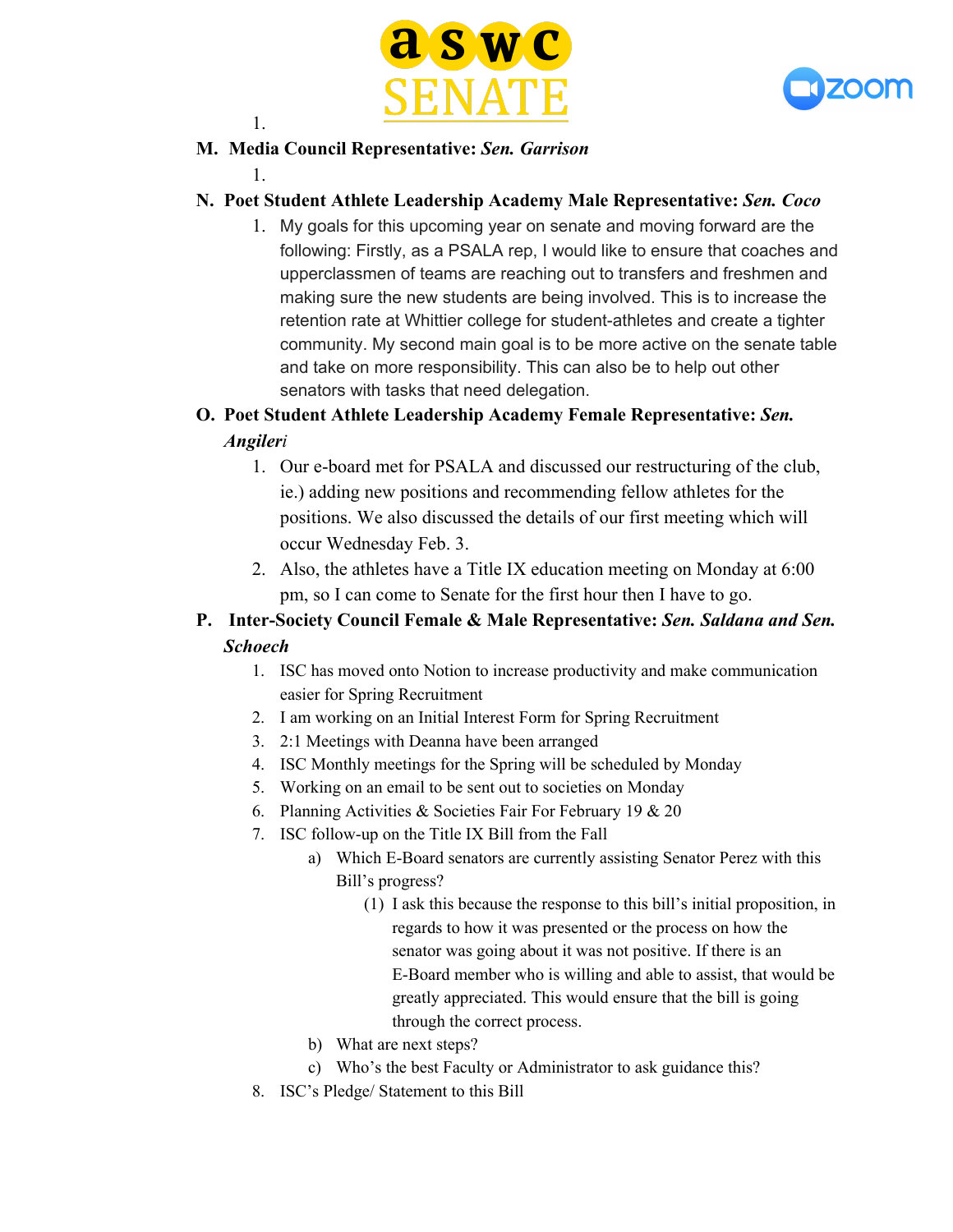



- a) ISC is on track and has begun to implement mandatory training in regards to Title IX. This however only covers a specific portion of the student population and not all of WC students. We implore that ASWC, as a collective, work towards ensure this bill pass for the safety of our constituents. ASWC should be leading this initiative to provide mandatory workshops not only Title IX, but Diversity, Equity and Inclusion (DEI) for all of our constituents.
	- (1) We (ISC) are more than willing to sponsor this bill. We have heard the feedback from our constituents and what their needs are, and are properly responding. ASWC needs to do the same for the whole student body.

#### **XII. Committee Reports**

#### **A. Administrative –***Vice President Brost*

1. I finally met with David, from the Library, and I got access to the Poet Commons. I am now able to put up all of our agendas, mins, bills, etc on the Poet Commons. It is a lot of work so they will be going up slowly but surely. I will probably be working on this for a couple of month due to how many documents I need to post onto the Poet Commons. I will keep you all updated on my progress.

#### **B. Budget-** *Treasurer Estrada*

- 1. My goals for the spring modules are:
	- a) I want to put more articles for student finance up on engage for everyone to see and learn off of
	- b) Fund online events by teaming up with more organizations and clubs
	- c) Create a transition folder for the future treasurer
	- d) I just want to remind everyone that Budget Committee will meet on Wednesdays at 12:30 pm - 1:30 pm on zoom. Everyone that is signed up will be reminded through slack and text.

#### **C. Campus Relations-** *Director Royster*

1. Hello Everyone, Welcome back to the first Senate Meeting, I am so excited for everyone to be back in the swing of things. I truly look forward to all that the table will do this semester. As for my Positional and Committee Goals moving forward. I plan to create an instagram/social media schedule to allow us to become more present on social media than before. Continue to find new ways to engage with the student body via social media and beyond. I also plan on beginning to use my space on the executive board to reach out to clubs and organizations on campus, to ask what they need from the senate and what support can we offer them moving forward. I created a baseline instagram recap graphic to be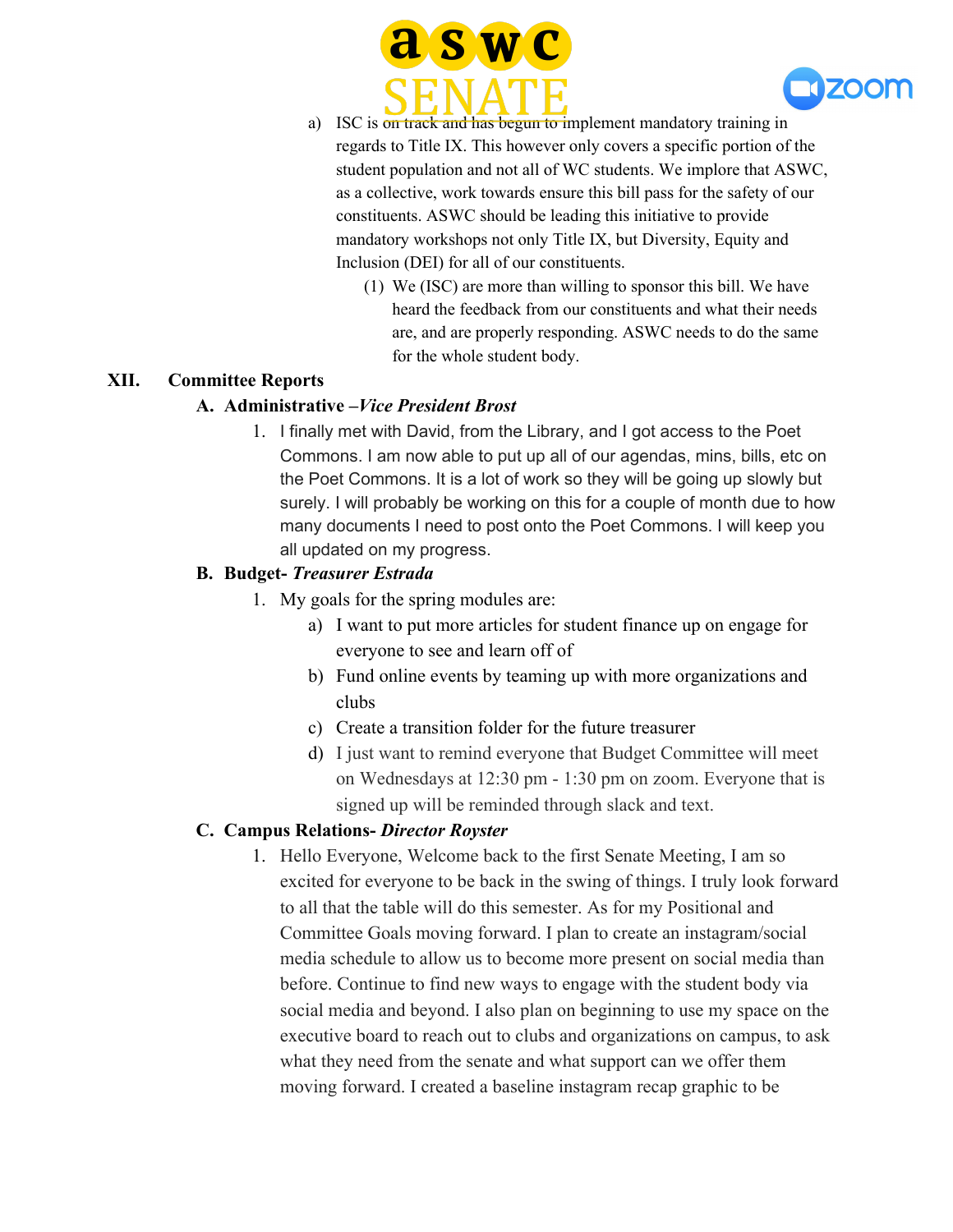



uploaded after the Senate Meeting, as a quick recap for students who don't have the ability to get to the minutes right away. Through the committee I plan on us putting together the documents for the transitory reports for each position as well as to continue creating the different themes for talk spaces. I created the plan for the first talk space we had in January and through the conversations had there and talked around it, I see it as something that should completely continue. Working with the committee to ensure that each talk space has a general topic of interest, but also at the end of the day a safe space for students to come and decompress. If you are interested in the Talk Space or anything in between please let me know Campus Relations will meet on Tuesdays from 12:30-1:30. Do remember to sign up for at least 2 committees let your pod leader know, and get those attendance points. I know that was long but do you have any questions?

## **D. Elections-** *Secretary Beasley*

- 1. Hello all my updates for you today are in two areas. The first area is a reiteration of points and pods and the second is about Elections Committee for this upcoming semester.
- 2. I wanted to send congratulations to Jose and his pod as they were the only pod to receive any points for turning in constituent reports. This is a reminder that everyone in your pod must turn in their report on time in order to receive points for the pod races.
	- a) Furthermore it is the first meeting of the new semester and we are already missing 5 constituent reports for this meeting alone. This does not bode well and I hope we can have more turned in this next week
- 3. My second point is to highlight that the next 4 weeks the elections committee will be focused heavily on rewriting and codifying the elections code to have it prepared and passed for the upcoming spring elections.
	- a) If you would like to take part in this rewriting or have opinions let me know and I can make sure our scheduled weekly meetings are at a time that you can make.

#### **E. Program Board –** *Director Robinson*

- 1. Program Board will send out January Care Packages on Sunday, January 31st
- 2. We're going to be having Welcome Back Week the week of February 22nd-February 26th with the theme Y2K/2000's and here are the event names:
	- a) Monday: Memory Lane Monday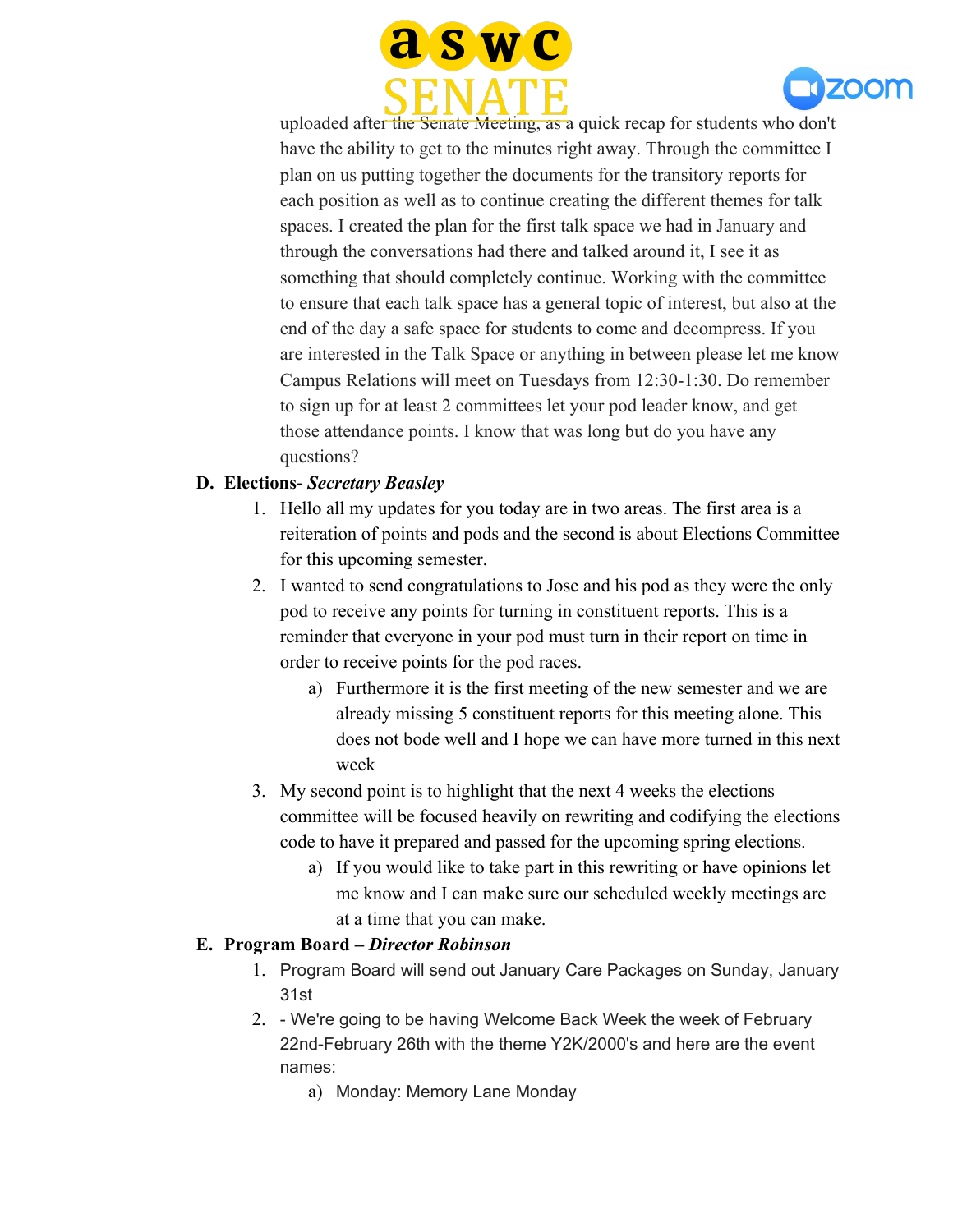



- b) Tuesday: Tuesday Tunes
- c) Wednesday: Wacky-Wednesday
- d) Thursday: #ThrowbackThursday
- e) Friday: Factorial Friday
- 3. We'll be having another Make-it-Wednesday on February 3rd
- 4. Program Board's weekly meetings for Spring Module I are on Wednesdays @ 2 pm PST.

#### **F. Advocacy-** *President Eccles*

1. Nothing to report. Tentative meeting time still at every second Thursday at 4:30 but is subject to change. If you are interested in joining the advocacy committee please email, text or tell me before you leave the meeting.

#### **G. Student Feedback Committee-** *Sen. Armstrong and Sen. Benn*

- 1. SFC meetings will be held weekly for open forum if any students have any questions, comments, or concerns if they do not have the chance to attend the Senate Meetings on Monday's
- 2. We are planning to get a consensus on a meeting time for Spring Module 1
- 3. Goals
	- a. Keep and hold an open space for all WC students during our meetings i. Advertise this more on social media & update the engage page as needed
	- b. Collaborate with necessary Staff & Faculty to communicate student feedback
	- c. Hold an Agenda & Meeting Minutes for our weekly meetings
	- d. Possible Social Media platform & email for SFC?
	- e. Hold a town hall each module for feedback
	- f. Hold at least 2 Feedback Forums in Spring '21

#### **H. Student Finance Committee-** *Tres. Estrada*

1. The Student Finance committee and OSE is working to upload articles up on engage.

#### **I. Environmental-** *Sen. Golden*

1. This past week the enviro committee, sustainability club, and FRN met to discuss a collaboration and develop long-term support between our organizations. Enviro will also be collaborating with the sustainability club for our next post. I also want to create a weekly or biweekly transparency post about WC issues, and we're working on how to best get that information out there. Thanks, hope ya'll are well!

#### **XIII. Announcements**

- **A. Spring Activities and Societies Fair**
	- **1. Presentation on Fair**
- **B. Invitation to Orientation**
- **C. Deanna**